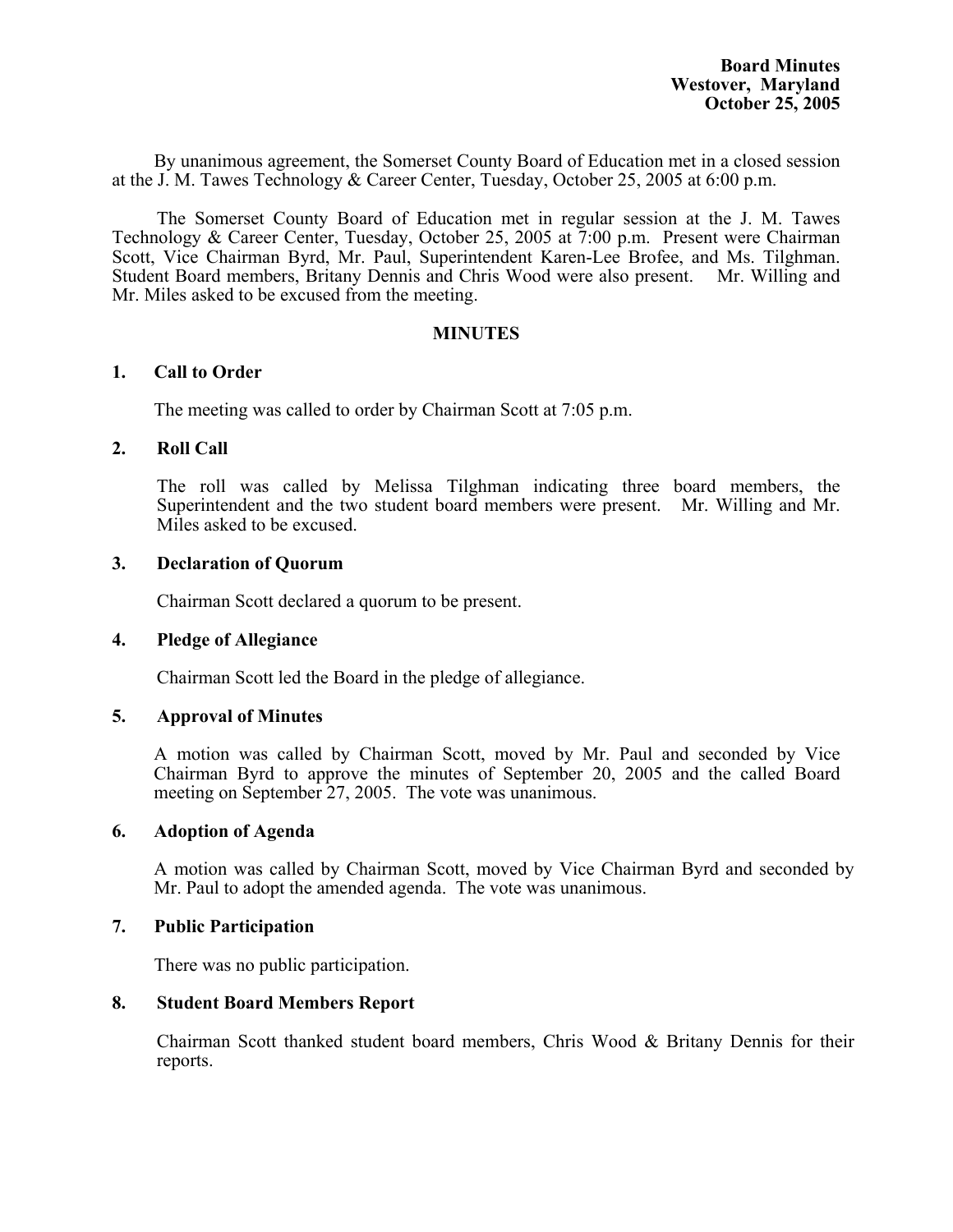## **9. Whittington Primary Report**

Mr. Pruitt announced the success of the Reading First Program at the Elementary School. Mr. Pruitt gave accolades to his teachers on what a wonderful job they have been doing with their students. Percentages were given cited on the status of the students progress by grade: 83% on benchmark PreK-K, 87% on benchmark K-1, 76% on benchmark 1-2, and 69% of students on benchmark 2-3.

Ms. Evans, Instructional Facilitator, received a \$2,000.00 grant from the Math Survivors Program. Mr. Pruitt also announced that Captain Willey will be flying down to Whittington Primary. The Board was also informed of the Hurricane Relief funds raised by Whittington, \$3,520.00.

Upon Mr. Pruitt's closing comments, he thanked the Board for allowing him to continue at the elementary school and commended Dr. Brofee on a job well done.

### **10. Old Business**

### **A. Policies**

Upon recommendation of Dr. Brofee, Mr. Paul moved and Vice Chairman Byrd seconded to approve the amended Work Leave Schedule Policy #700-13. The vote was unanimous.

Vice Chairman Byrd moved and Mr. Paul seconded to approve Policy #600-17, Standards of Social Behavior, presented by Mrs. McLaughlin. All Board members agreed.

Mrs. McLaughlin presented the Board with the new Implications of State Changes regarding the Attendance Policy which states that students are marked  $\frac{1}{2}$  day for attending school any part of the day and considered a full day when attending school for more than  $\frac{1}{2}$  day.

## **B. Implementation of Healthy Students/Safe School Grant**

Mrs. McLaughlin gave an overview and the status of the Safe Schools Initiative Grant.

### **C. Truancy Court Overview**

Mrs. McLaughlin presented the Board with an overview of the Truancy Court informing the Board that truancy is usually a secondary education level problem. Chairman Scott thanked her for the information.

### **D. Transportation**

 Upon recommendation of Dr. Brofee, Mr. Paul moved and Vice Chairman Byrd seconded to approve the \$.02 mileage increase for bus contractors retroactive to the beginning of the school year. The Board unanimously agreed. The Board also agreed that a sliding scale would be considered for the future.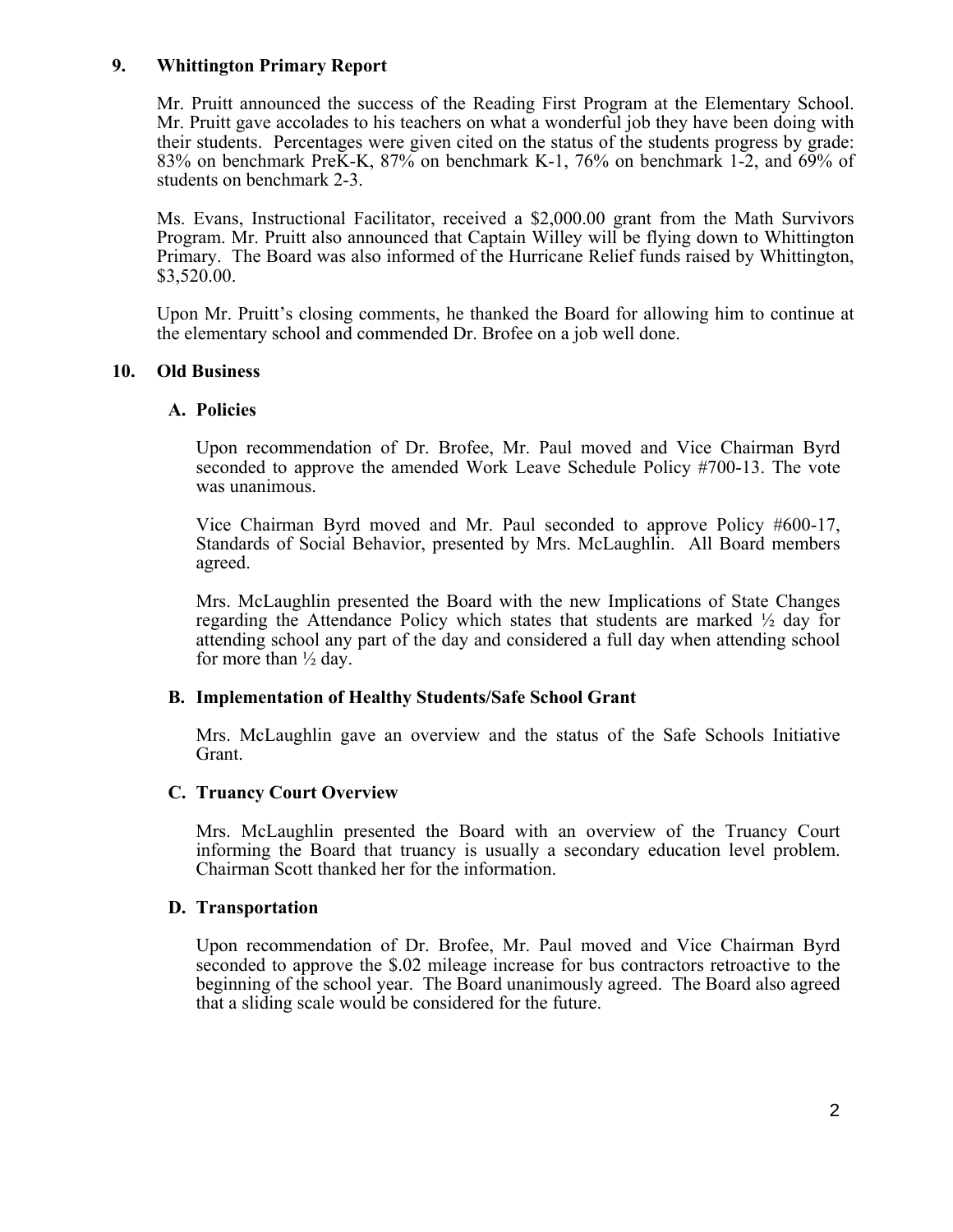## **11. New Business**

# **A. Instructional Report**

- 1. Mr. Bloodsworth, Mr. Elebash, and Ms. Cheek delivered the 2004-2005 Maryland Student Achievement Report. None of the Somerset County Public Schools are in the "In Need of Improvement Status", but we do have schools in need of local attention. We anticipate Crisfield High School to be identified as a school in need of improvement primarily due to the low performance of the special education students, and are concerned about our overall secondary performance.
- 2. Dr. Brofee presented the Board with the September 2005 Steele Commission Report of Lieutenant Governor, Michael Steele.

# **B. Human Resources Report**

1. A motion was called by Chairman Scott, moved by Mr. Paul, and seconded by Mr. Byrd to approve the Human Resources Report presented by Mr. Lawson. The Board unanimously agreed.

# **C. Transportation and Facilities Update**

- 1. A motion was called by Chairman Scott, moved by Mr. Paul and seconded by Vice Chairman Byrd to approve the SCPS Comprehensive Maintenance Plan presented by Mr. Daugherty.
- 2. A motion was called by Chairman Scott, moved by Mr. Paul, and seconded by Vice Chairman Byrd to approve Mr. Daugherty's request to train two new bus drivers, John McKenzie and Semuel Thompson.
- 3. Upon recommendation of Mr. Daugherty, a motion was called by Chairman Scott, moved by Mr. Paul, and seconded by Vice Chairman Byrd to approve Whiting-Turner's Change Order Requests for the Woodson Elementary School Renovation. These requests were:
	- **1**) Delete Alternate #14 *(-\$7,403.00*);
	- **2)** Deduct removal of Gymnasium Floor *(-\$7,725.00);*
	- **3)** Additional Forest Conservation Protection *(\$4,315.00)*;
	- **4)** CMU Coloumn Enclosures (**\$1,830.00);**
	- **5)** Remobilization for Screw Pile Contractor *(\$6,437)*;
	- **6)** Additional Pile Footage *(\$8,055.75)*;
	- **7)** Extend Metal Panels **(\$1,672.00)**
	- **8)** Delete Alternate #2 *(-\$43,199.00)*;
	- **9)** Protective Ramp for New Forest Conservation Plan *(\$1,476.63);*
	- **10)** Credit for not supplying floor trough (*-\$2,250.00);*
	- **11)** Digital Telephone System to a Voice Over Internet Protocol System (\$*22,680.00)*;
	- **12)** Raising the canopy and building an extension out to the bus loop *(\$4,536.00)*;
	- **13)** Demolish and remove concrete in the kitchen area (\$*3,672.00)*.

All Board members agreed.